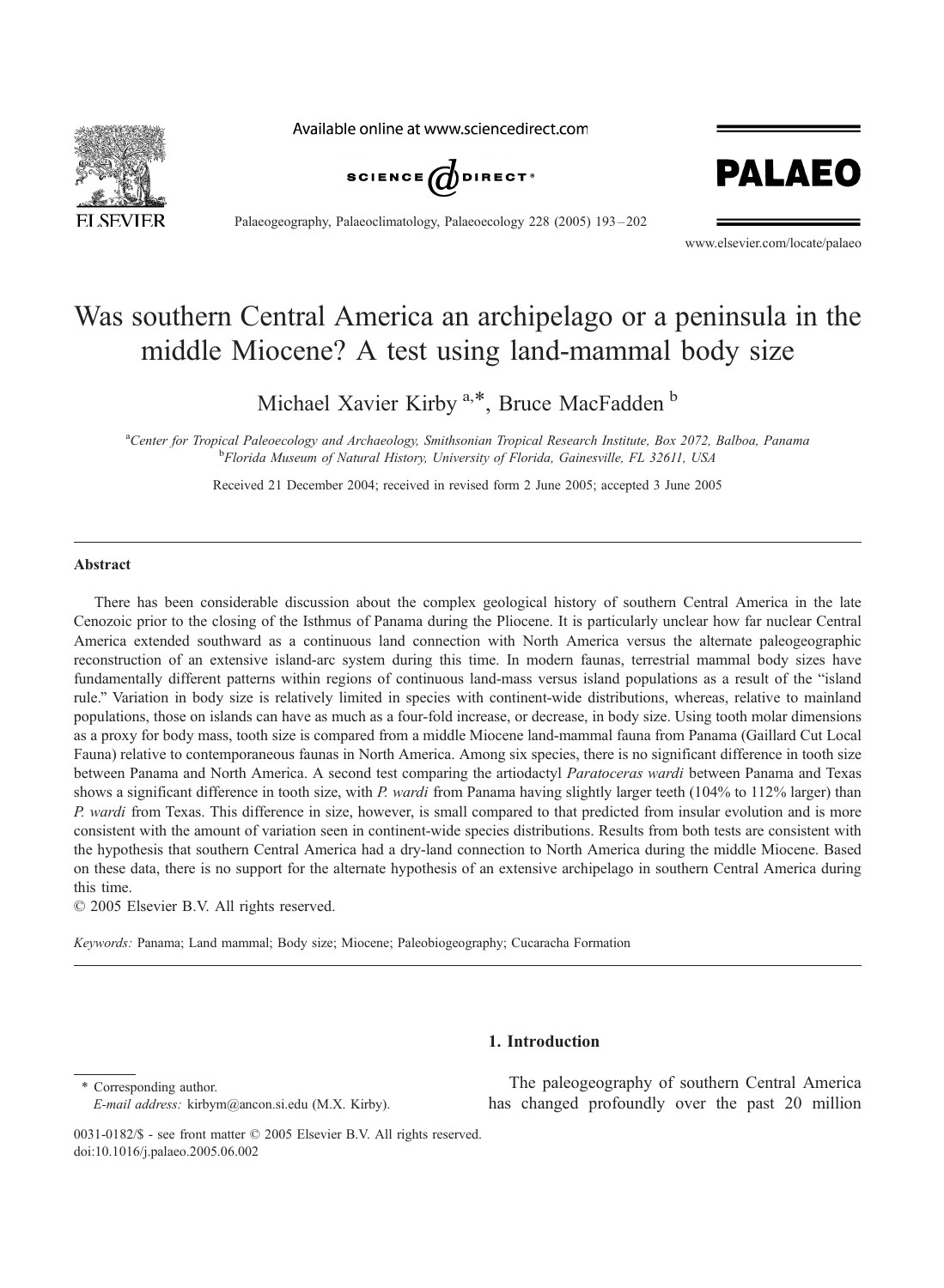years (Ma), from a volcanic arc separated from South America by a wide seaway, to an isthmus that connected North and South America only 3 Ma ([Duque-Caro, 1990; Coates et al., 1992, 2003,](#page-8-0) 2004; Coates and Obando, 1996). The formation of the Isthmus of Panama was important because it facilitated the mixing of terrestrial faunas between the two continents ([Webb, 1976; Stehli and Webb,](#page-9-0) 1985), as well as physically separating a once continuous marine province into separate and distinct Pacific and Caribbean communities ([Woodring,](#page-9-0) 1965, 1966; Vermeij, 1978; Vermeij and Petuch, 1986; Jackson et al., 1993, 1996). Although several studies have clarified the geologic history of the formation of the isthmus ([Emiliani et al., 1972;](#page-8-0) Keigwin, 1978; Duque-Caro, 1990; Coates et al., 1992, 2003, 2004; Coates and Obando, 1996; Collins and Coates, 1999), the paleogeography of southern Central America before the isthmus has remained unclear. Evidence from marine rocks and volcanic terranes suggest that the volcanic arc during the Miocene consisted of an archipelago sepa-



Fig. 1. The two paleogeographic models that have been proposed for Central America during the middle Miocene. (A) Archipelago model ([Coates and Obando, 1996\)](#page-8-0). (B) Peninsula model ([Whitmore](#page-9-0) and Stewart, 1965). Emergent land is represented by gray.

rated by shallow straits (Fig. 1A; [Coates and](#page-8-0) Obando, 1996). Alternatively, evidence of terrestrial mammals with only North American affinities suggests a dry-land connection with North America by 16 Ma (Fig. 1B), effectively making the Central American volcanic arc a peninsula of North America during this time ([Whitmore and Stewart, 1965\)](#page-9-0). It remains unclear, however, just how strong this connection was before formation of the isthmus. Specifically, did North American mammals (1) disperse over dry land between North and Central America, or (2) were there narrow straits that allowed some, but not all, North American land mammals to swim across? If the former hypothesis is correct, in which there was continuous dispersal between North and Central America as a result of a peninsula, then we may expect little to no isolation and, therefore, little to no divergent evolution in body size between population centers. If the latter hypothesis is correct, then we may expect a greater degree of isolation and, therefore, divergent evolution in body size of the populations reaching islands in Central America via swimming or some other sweepstakes event, relative to dispersal across dry land. The purpose of this study is to test these two hypotheses by comparing differences in tooth size, here used as a proxy for body size, between Miocene land mammals from Panama and their conspecifics from North America. Testing for differences in tooth size allows us to constrain the strength of a peninsular connection to North America.

# 2. Cast of characters: Miocene land-mammals from Panama

Fossil land mammals are poorly known from Central America. One of the few reported localities containing fossil land mammals is the "Gaillard Cut Local Fauna" (L.F.) in the middle Miocene Cucaracha Formation (Ferrusquía-Villafranca, 1978; Rich and Rich, 1983; Tedford et al., 1987, 2004), which lies within the Panama Canal Basin in central Panama ([Fig. 2\)](#page-2-0). [Whitmore and Stewart \(1965\)](#page-9-0) presented a preliminary faunal list for the Gaillard Cut L.F., and [MacFadden \(in press\)](#page-9-0) formally described the assemblage, which now includes 10 species comprising four orders and eight families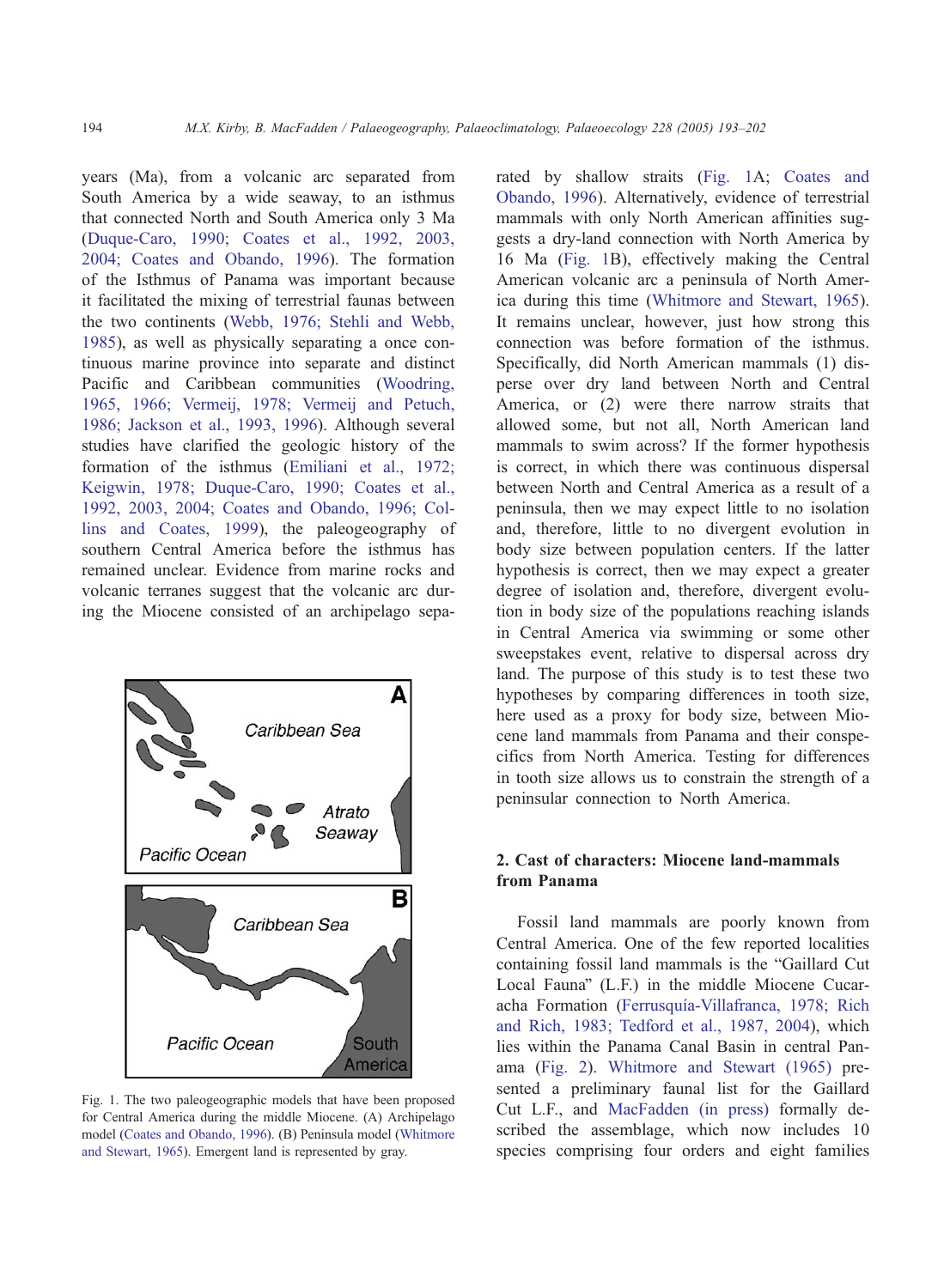<span id="page-2-0"></span>

Fig. 2. Location of the Gaillard Cut Local Fauna (open circle) within the Panama Canal Basin in central Panama.

of mammals (Table 1). The Gaillard Cut L.F. is of great paleobiogeographic significance because it is located 2000 km south of the closest similar aged fauna in central Mexico (Ferrusquía-Villafranca, 1978), and about 500 km northwest of middle Miocene faunas from Colombia ([Kay et al., 1997\)](#page-8-0). Despite the relative proximity to South America, the Gaillard Cut L.F. is of completely North American taxonomic affinity (Table 1; [Fig. 3\)](#page-3-0), suggesting a seaway barrier to the east of the Panama Canal Basin. This fauna is particularly important because it indicates that a diverse continental-like community was already well established by the middle Miocene in Panama ([Whitmore and Stewart, 1965;](#page-9-0) MacFadden and Higgins, 2004). These land mammals, therefore, represent the southernmost North American fauna before the great American biotic interchange about 3 Ma.

# 3. Mammalian body size variation on islands and continents

Body size is an extremely important trait of any species and is highly predictive of ecology, adaptation, and life-history characteristics (e.g., [Eisenberg,](#page-8-0) 1981; Peters, 1983). Likewise, phenotypic variability in body size is plastic and can vary within certain limits given changes in the ecology of local populations. In this section, we briefly review the degree to which variation occurs within a recognizable species of mammals, both on islands relative to mainland

Table 1 Land mammal taxa from the Gaillard Cut Local Fauna, Cucaracha Formation, Panama

| Order          | Family                        | Genus and species        | Common name       | Biogeographic affinity |  |
|----------------|-------------------------------|--------------------------|-------------------|------------------------|--|
| Rodentia       |                               | Texomys stewarti         | Geomyoid rodent   | North America          |  |
| Carnivora      | Canidae                       | Tomarctus brevirostris   | Dog               | North America          |  |
| Carnivora      | Amphicyonidae or Hemicyonidae |                          | Bear dog          | North America          |  |
| Artiodactyla   | Tayassuidae                   | Cynorca sp. <sup>a</sup> | Peccary           | North America          |  |
| Artiodactyla   | Oreodontidae                  | Merycochoerus matthewi   | Oreodont          | North America          |  |
| Artiodactyla   | Protoceratidae                | Paratoceras wardi        | Protoceratid      | North America          |  |
| Perissodactyla | Equidae                       | Anchitherium clarencei   | Horse             | North America          |  |
| Perissodactyla | Equidae                       | Archaeohippus sp.        | Horse             | North America          |  |
| Perissodactyla | Rhinocerotidae                | Menoceras barbouri       | <b>Rhinoceros</b> | North America          |  |
| Perissodactyla | Rhinocerotidae                | Floridaceras whitei      | Rhinoceros        | North America          |  |

Source: [Whitmore and Stewart \(1965\),](#page-9-0) [Slaughter \(1981\),](#page-9-0) [MacFadden and Higgins \(2004\),](#page-9-0) [MacFadden \(in press\),](#page-9-0) this study.<br><sup>a</sup> New discovery.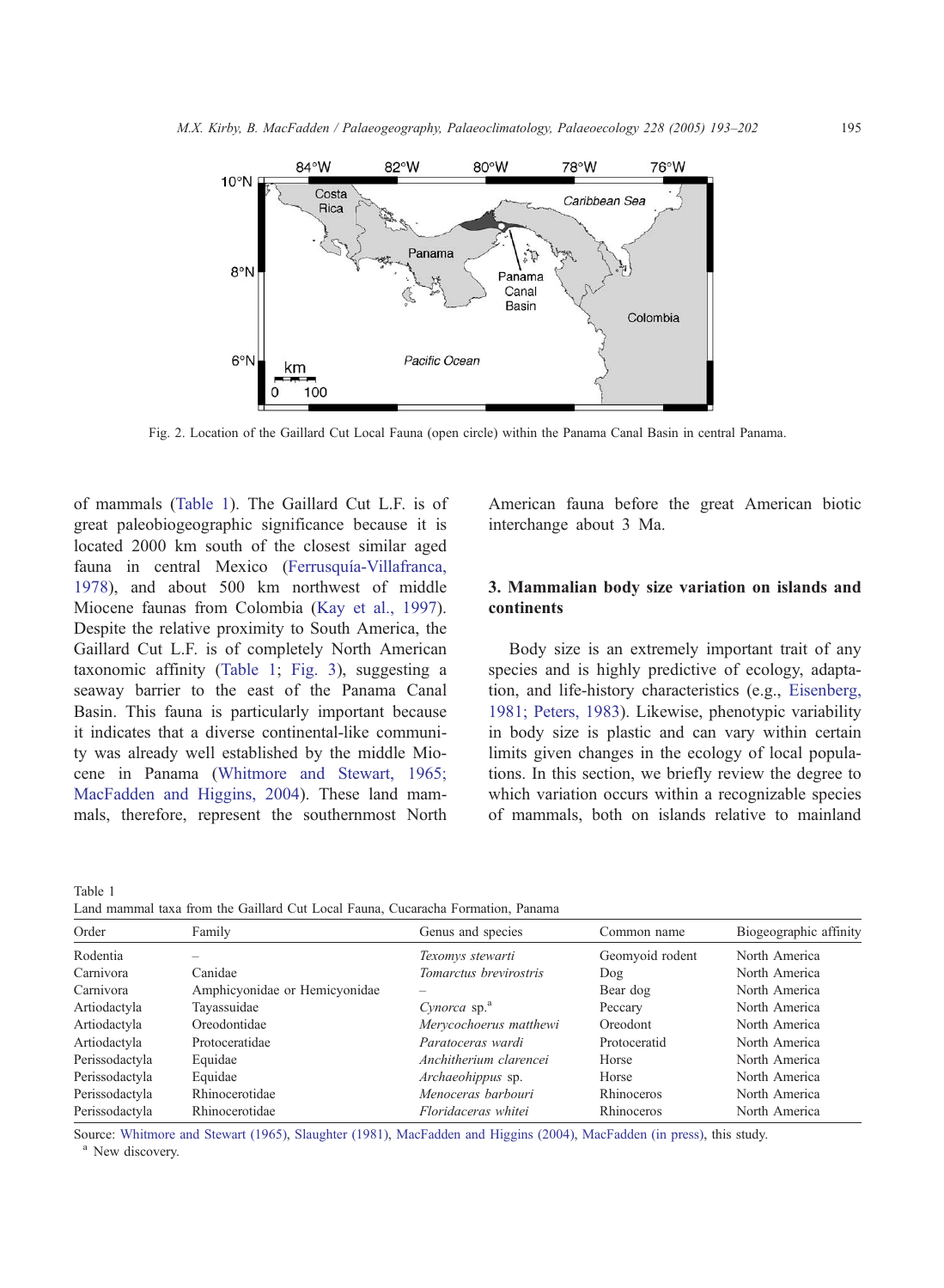<span id="page-3-0"></span>

Fig. 3. Paleobiogeographic distribution of land mammals from the Gaillard Cut Local Fauna, Cucaracha Formation, Panama Canal Basin, and their conspecifics in North America. Data from [Whitmore and Stewart \(1965\),](#page-9-0) [MacFadden and Higgins \(2004\),](#page-9-0) [MacFadden \(in press\)](#page-9-0) and the Paleobiology Database ([http://paleodb.org/\)](http://paleodb.org/).

counterparts, and within species that are widespread on continents.

#### 3.1. Island mammals

Numerous studies have demonstrated that populations inhabiting islands rapidly diverge in body size relative to mainland populations of the same, or closely related sibling, species. Commonly known as the "island rule" ([Van Valen, 1973\)](#page-9-0), within an island community of terrestrial mammals, species with large body sizes will evolve smaller body sizes relative to their mainland counterparts (dwarfism or nanism); whereas species with small body sizes will evolve larger body sizes (gigantism) ([Foster, 1964;](#page-8-0) Gould and MacFadden, 2004). The explanations for dramatic and rapid size changes in insular mammal populations are complex and appear to generally relate to changes and limitations in resource availability ([Lomolino, 1985; McNab, 1994\)](#page-8-0), or to release from

competition and predation that allows evolution toward an optimum body size for energy acquisition ([Case, 1978; Lomolino, 1985; Damuth, 1993\)](#page-8-0). Numerous examples of these phenomena are reported from extinct Miocene through Pleistocene mammalian faunas of the Mediterranean islands. At one end of the spectrum, the fox-sized Miocene insectivore Deinogalerix koenigswaldi from the Gargano peninsula of Italy (which was an island during the Neogene) is the largest insectivore ever reported, extinct or living ([Freudenthal, 1972\)](#page-8-0). In contrast, the tiny elephant Elephas falconeri from the Pleistocene of Sicily is about four times smaller in skull size than its congener, and presumed ancestor, E. namadicus from the adjacent mainland ([Sondaar, 1977\)](#page-9-0). Size reduction in extinct proboscideans is in fact pervasive in island faunas. In addition to the Mediterranean during the Pleistocene, similar examples of "dwarf" proboscideans are known from Stegodon of Indonesia ([Hooi](#page-8-0)jer, 1962) and the pygmy mammoth (Mammuthus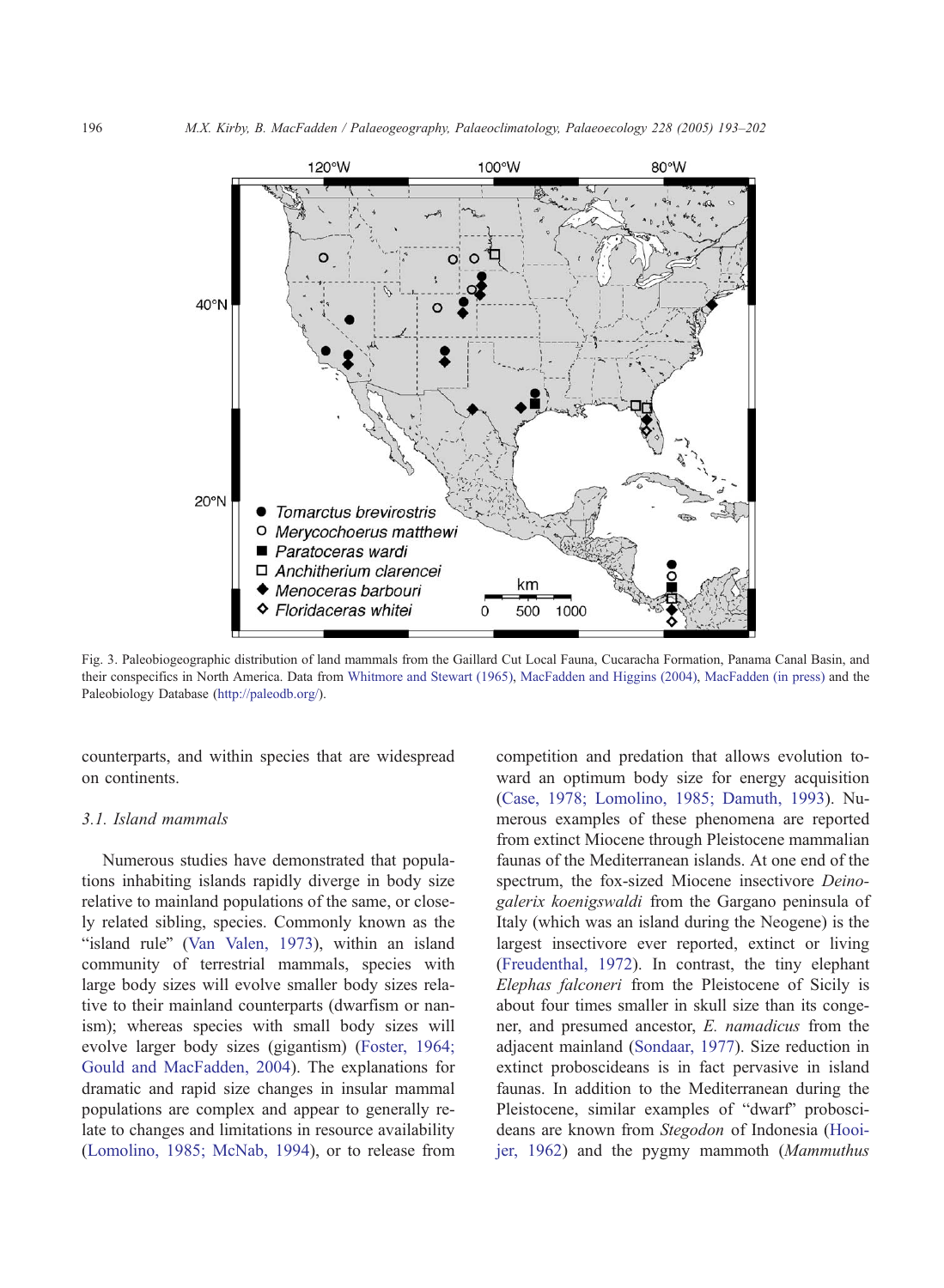exilis) of the Channel Islands off the coast of California ([Johnson, 1978](#page-8-0)).

An excellent example of insular dwarfism is also seen in the modern three-toed sloth Bradypus from the Bocas del Toro archipelago of Panama ([Anderson and](#page-8-0) Handley, 2002). This series of islands has been sequentially isolated at various times over the past 10,000 years since the latest Pleistocene. Relative to mainland populations of Bradypus, the degree of dwarfism is proportional to the amount of time the particular island populations have been isolated (i.e., populations from older islands have significantly smaller body sizes relative to populations from younger islands). Likewise, the recent discovery of Homo floresiensis from the island of Flores in Indonesia offers an intriguing example of dwarfism from within our own genus ([Brown et al., 2004\)](#page-8-0).

#### 3.2. Continental mammals

When there are few barriers to dispersal and consequently ready gene flow between populations within a species, body size is known to vary, but considerably less than what is seen for insular mammals relative to their mainland counterparts. [Yablokov \(1974\)](#page-9-0) presented an exhaustive analysis of variation of soft and hard anatomical characters in modern mammals. Linear measurements (e.g., body lengths), normally vary within a coefficient of variation (V) of  $\leq 10\%$ ; whereas, body mass can have significantly more variation within species, with  $V$ 's frequently approaching 30%, or in some cases more in highly dimorphic species of mam-mals. As a general rule, [Mayr \(1969\)](#page-9-0) stated that  $V$ 's of taxonomic relevance (i.e., within a given species), are usually less than 30%. [Simpson et al. \(1960\)](#page-9-0) found that the great majority of linear anatomical dimensions have V's between 4% and 10%. Several studies reported in [MacFadden \(1989\)](#page-8-0) have shown that for morphologically recognizable "morphospecies" of fossil mammals (e.g., horses), linear measurable characters, such as tooth lengths and widths, will demonstrate  $V$ 's between 5% and 10%.

# 3.3. Predictive test of insularity versus continental mammals

The foregoing discussion indicates that linear tooth dimensions measured from the Gaillard Cut L.F. as compared to similar-aged faunas from mainland North America can be used as a proxy for understanding whether Panama was an archipelago or a southern peninsular extension of North America during the middle Miocene. On the one hand, if we find significant differences between the Panamanian and North American samples, such that the Panamanian mammals are significantly smaller, then the archipelago hypothesis is supported. Alternatively, if there is no significant difference in tooth size, then the hypothesis of a contiguous mainland connection with ready gene flow is supported.

#### 4. Methods

Samples were analyzed for six of the 10 taxa represented in the Gaillard Cut L.F. as compared to their North American counterparts; specifically, the canid Tomarctus brevirostris, oreodont Merycochoerus matthewi, protoceratid Paratoceras wardi, horse Anchitherium clarenci, and rhinos Menoceras barbouri and Floridaceras whitei ([Table 1\)](#page-2-0). Four other taxa from the Gaillard Cut L.F. were not included in this analysis because they were not identifiable to species (indeterminant amphicyonid or hemicyonid, peccary Cynorca sp., horse Archaeohippus sp.) or they were endemic to Panama (Texomys stewarti).

#### 4.1. Tooth dimensions as a proxy for body size

The above discussion concerning possible differences in mammalian body size is predicated on the assumption that this character is a known quantity. In the fossil record, however, true body size is rarely preserved. Thus, inferences about body size must be made from characters that readily preserve in the fossil record. For extinct mammals, teeth provide one of the most frequently preserved clues to estimating general body size. Studies have shown that within taxonomic groups, such as fossil horses, molar dimensions are highly correlated  $(R^2 > 0.90)$ to body mass ([MacFadden, 1986\)](#page-8-0). We, therefore, infer that teeth can be used as a reliable proxy for relative body size ([Damuth and MacFadden, 1991\)](#page-8-0). In this study, premolar and molar lengths were used as a proxy to estimate differences in relative body size between the six mammalian species from Pan-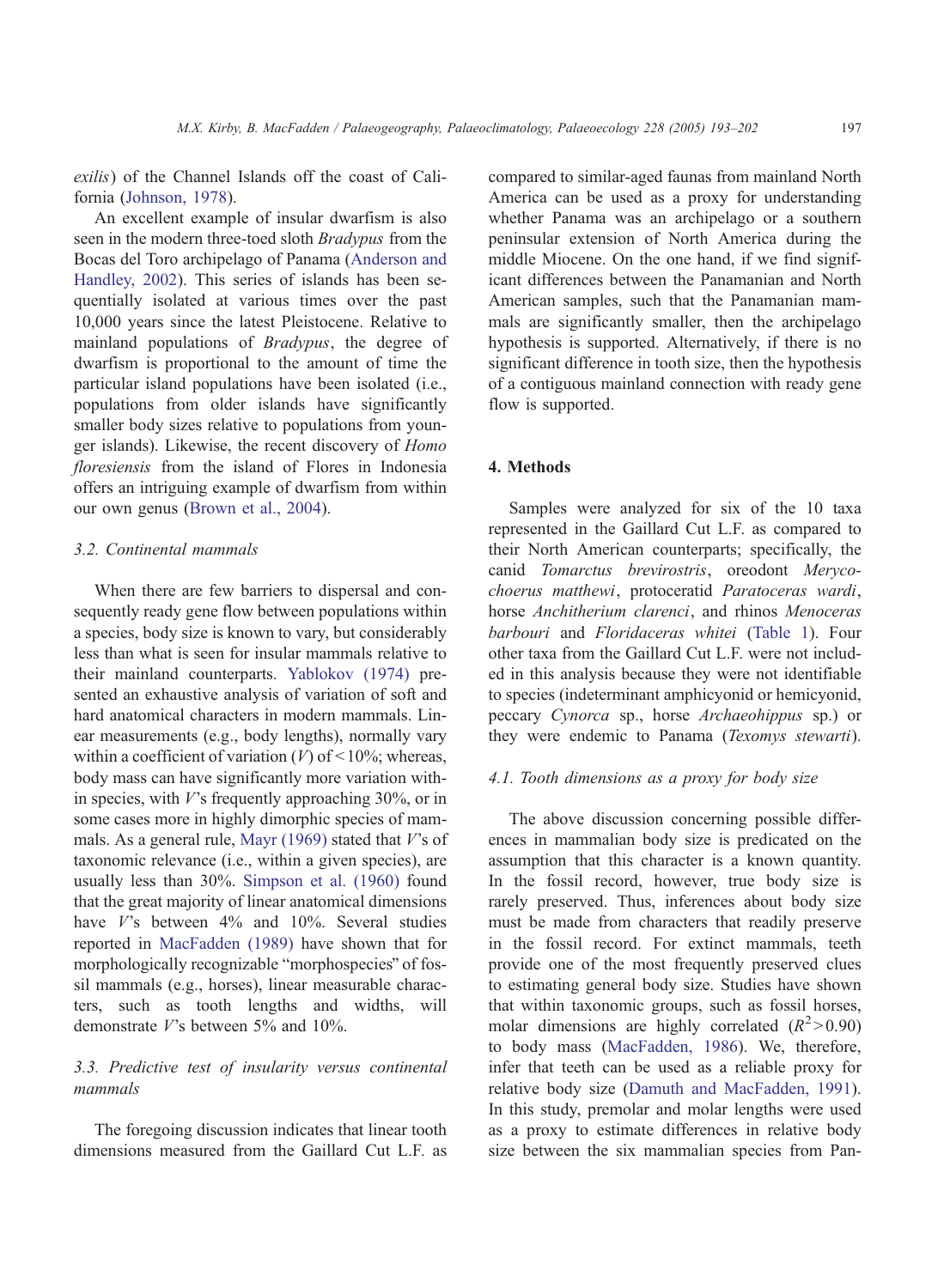

Fig. 4. Bivariate plot comparing tooth size of six species between Panama and North America. Error bars represent one standard deviation.

ama and their counterparts in continental North America.

### 4.2. Measurements, comparisons, and statistical tests

We performed two separate analyses on the landmammal teeth from the Cucaracha Formation. First, we compared tooth size between all six species from Panama and North America. Teeth were measured along their greatest transverse width and anterioposterior length with dial calipers. In the case of tapering teeth, such as in artiodactyls, the measurement was taken from the base. Tooth size of some of the North American conspecifics was derived from the literature. In the second analysis, we compared tooth size within a single species (P. wardi) from Panama and Texas, for which we have adequate data. In both analyses, we used paired sign tests to test for significant differences in tooth size ([Sokal and Rohlf,](#page-9-0) 1995).

#### 5. Results

Comparison between the six species from Panama and North America shows no overall significant difference in tooth size (paired sign test,  $p > 0.6874$ ; Fig. 4; Table 2). One Panamanian taxon (F. whitei) was 91

| Taxon                  | Tooth<br>position | Panama |              |              | North America |              |              | Apl percent | Trn percent |
|------------------------|-------------------|--------|--------------|--------------|---------------|--------------|--------------|-------------|-------------|
|                        |                   | Count  | Apl (mm)     | $Tm$ (mm)    | Count         | Apl (mm)     | Trn (mm)     | difference  | difference  |
| Tomarctus brevirostris | ml                |        | 22.5         | 10.9         |               | $22.8 + 1.2$ | $9.7 + 0.6$  | 99          | 113         |
| Merycochoerus matthewi | m <sub>3</sub>    |        | 47.2         | 18.9         | 3             | $47.2 + 1.7$ | $19.9 + 1.0$ | 100         | 95          |
| Paratoceras wardi      | m <sub>3</sub>    | 9      | $19.0 + 0.8$ | $11.2 + 1.0$ | 12            | $17.0 + 0.6$ | $10.8 + 0.5$ | 112         | 104         |
| Anchitherium clarencei | M1?               |        | 20.5         | 23.4         |               | 20.8         | 23.3         | 99          | 100         |
| Menoceras barbouri     | RI1               |        | 35.0         | 40.0         |               | 33.3         | 37.0         | 105         | 108         |
| Floridaceras whitei    | p4                |        | 35.7         | 24.3         |               | 37.9         | 26.8         | 94          | 91          |

Reported as mean  $\pm 1$  standard deviation.

North American data from [Patton and Taylor \(1973\)](#page-9-0) and [MacFadden \(in press\).](#page-9-0)

Apl = Anteroposterior length.

Trn = Transverse width.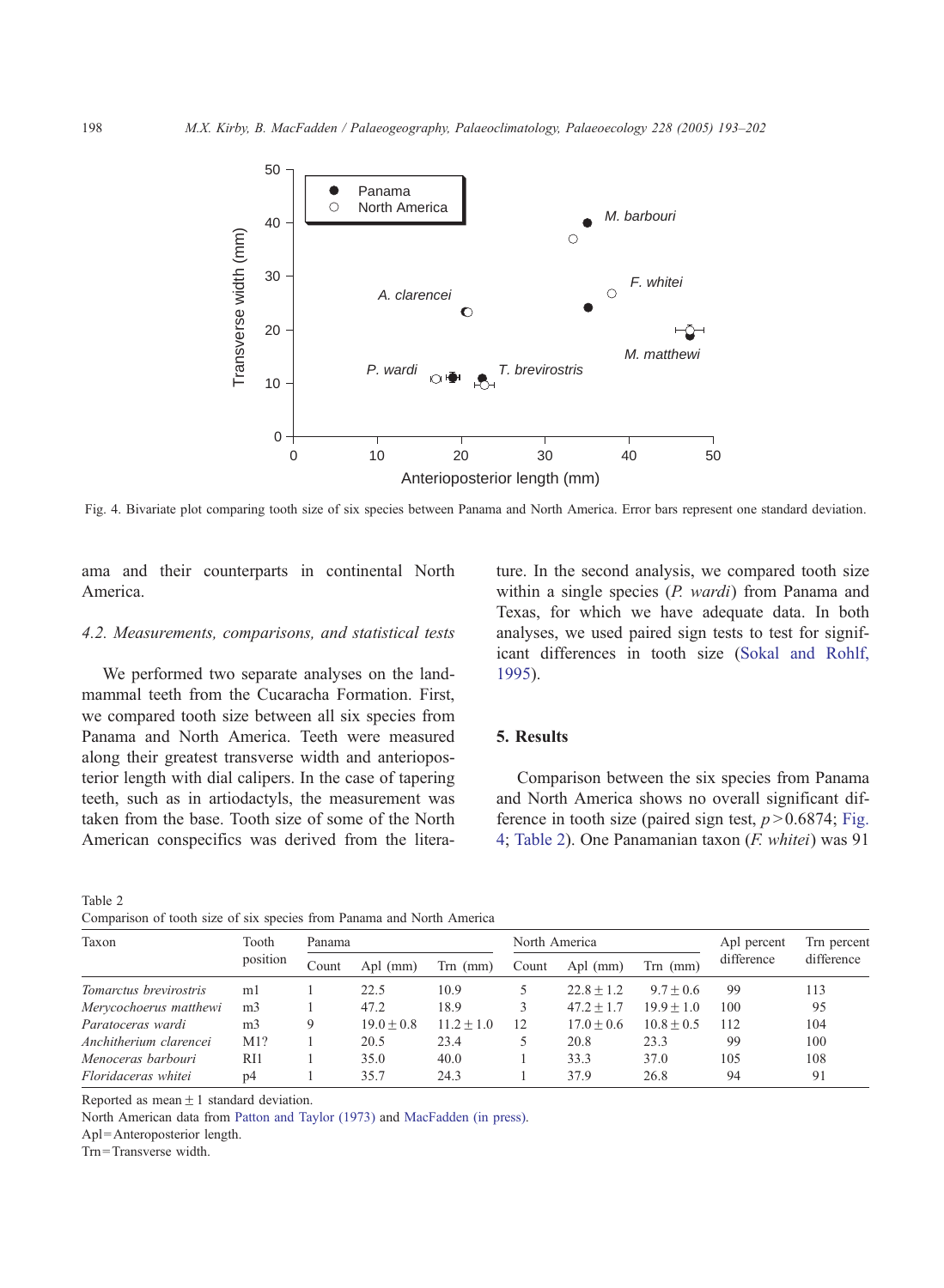

Fig. 5. Bivariate plot comparing tooth size of Paratoceras wardi between Panama and Texas. Error bars represent 95% confidence intervals.

to 94% smaller than its North American conspecific. Three taxa from Panama (T. brevirostris, P. wardi and M. barbouri) were as much as 113% larger than their North American conspecifics. Two taxa (M. matthewi, and A. clarencei) were too close in size to differentiate. The second test, the comparison of P. wardi between Panama and Texas, shows a significant difference in tooth sizes, with P. wardi from Panama having significantly larger teeth ( $p < 0.001$ ; Fig. 5; Table 3). All five lower premolars and molars (p3, p4, m1, m2, m3), as well as the anteroposterior length of m1–m3, are larger in P. wardi from Panama. There is a greater difference in anteroposterior length than

| there is in transverse width for m3 and m1-m3, but     |
|--------------------------------------------------------|
| the difference appears about equal for the other teeth |
| (Fig. 5; Table 3). Based on these data, P. wardi from  |
| Panama is at most 112% larger than P. wardi from       |
| Texas.                                                 |

#### 6. Discussion

The island rule predicts that populations of large mammals isolated on islands from their mainland counterparts will evolve smaller body sizes, whereas populations of small mammals similarly isolated will

| Table 3                                                                    |  |  |  |  |  |
|----------------------------------------------------------------------------|--|--|--|--|--|
| Comparison of tooth size of <i>Paratoceras wardi</i> from Panama and Texas |  |  |  |  |  |

| Tooth position | Panama |                |              | Texas |                | Apl percent   | Trn percent |            |
|----------------|--------|----------------|--------------|-------|----------------|---------------|-------------|------------|
|                | Count  | Apl $(mm)$     | $Trn$ (mm)   | Count | Apl $(mm)$     | $Tm$ ( $mm$ ) | difference  | difference |
| p3             |        | $13.1 \pm 1.0$ | $5.4 + 0.6$  |       | $12.5 \pm 0.3$ | $5.1 + 0.1$   | 104         | 107        |
| p4             |        | $12.5 + 2.9$   | $7.3 + 0.4$  | 8     | $11.5 \pm 0.3$ | $6.7 \pm 0.4$ | 108         | 108        |
| m1             |        | $11.8 + 1.0$   | $9.8 + 0.6$  | 11    | $11.1 \pm 0.3$ | $9.4 + 0.6$   | 106         | 104        |
| m2             |        | $13.3 \pm 0.3$ | $11.6 + 0.9$ | 12    | $12.1 \pm 0.3$ | $10.6 + 0.9$  | 110         | 110        |
| m3             |        | $19.0 + 0.8$   | $11.2 + 1.0$ | 12    | $17.0 \pm 0.7$ | $10.8 + 0.5$  | 112         | 104        |
| $m1-m3$        |        | $43.4 \pm 1.3$ | $11.5 + 1.0$ | 11    | $39.6 \pm 1.0$ | $10.8 + 0.5$  | 110         | 106        |
|                |        |                |              |       |                |               |             |            |

Reported as mean  $\pm 1$  standard deviation.

North American data from [Patton and Taylor \(1973\).](#page-9-0)

Apl = Anteroposterior length.

Trn =Transverse width.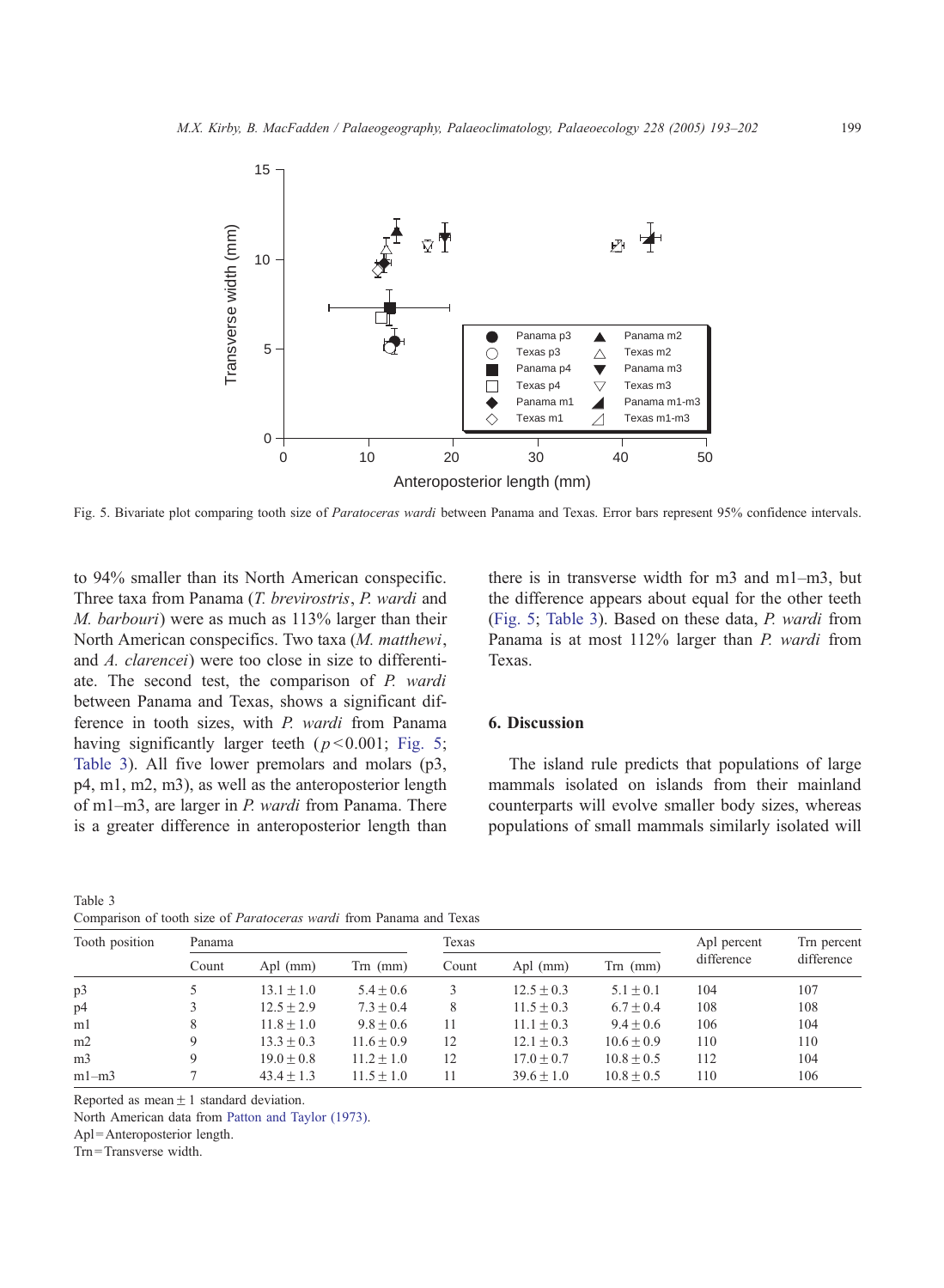evolve larger body sizes ([Foster, 1964; Van Valen,](#page-8-0) 1973; Case, 1978; Lomolino, 1985). The threshold between larger and smaller body-size evolution has been in dispute, but probably lies around 1 kg in body size ([Lomolino, 1985; Damuth, 1993\)](#page-8-0). This body size reflects an optimum body size for energy acquisition, such that, if on islands a species' usual competitors and predators are absent, then the species should tend to evolve toward the optimum body size of 1 kg ([Damuth, 1993](#page-8-0)).

The present study uses tooth size as a proxy for body size to test for the effect of insular evolution on an island among six species of land mammals. The data offer no support for insular evolution on an island, but they are consistent with evolution on a peninsula where populations had easy dispersal and intermixing with populations in North America. The first test shows that there is no overall difference in tooth size among the six species. Some species from Panama are slightly larger than North American conspecifics, whereas some are smaller. However, none of these slight differences  $\left($  < 113%) in tooth size are as large as what would be expected after insular evolution on an island. The second test shows that P. wardi from Panama had significantly larger teeth, but the difference is only at most 112% larger. Furthermore, this difference is in the opposite direction from what the island rule would predict for a large mammal, such as P. wardi. P. wardi has only been described from one other location: The upper part of the Fleming Formation (early Bartovian) in San Jacinto and Walker counties, Texas ([Patton and Taylor, 1973\)](#page-9-0). It is not understood why P. wardi from Panama would have evolved a significantly larger body size compared to its conspecific in Texas.

The paleogeography of southern Central America before formation of the Panamanian isthmus has remained poorly known, despite advances in understanding the timing and formation of the Isthmus. The results from this study are consistent with the view that southern Central America existed as a peninsula during the middle Miocene. Nevertheless, there is geologic evidence that narrow straits once crossed southern Central America before and after this time. Paleoenvironmental analysis of the underlying Culebra Formation (older than the Gaillard Cut L.F.) shows that a narrow strait connected the Pacific Ocean with the Caribbean Sea across the Panama Canal Basin ([Kirby, submitted for publication\)](#page-8-0). This strait had a maximum width of 60 km during deposition of the lower Culebra Formation, based on the present distribution of pre-Miocene volcanic terranes ([Kirby, submitted for publication\)](#page-8-0). The upper Culebra and Cucaracha formations, the latter containing the land mammals of the Gaillard Cut L.F., represent a prograding delta that filled in this strait in part or completely during the middle Miocene ([Kirby, sub](#page-8-0)mitted for publication). A second, even younger strait across the Panama Canal Basin formed again about 6 Ma, based on benthic foraminifera showing Pacific affinities in the Caribbean Chagres Formation ([Collins](#page-8-0) et al., 1996). During these two episodes, when a strait formed across southern Central America, insular evolution may have occurred in land-mammal populations cut off from continental populations. But during the middle Miocene, our study found no evidence for straits or other significant barriers to gene flow separating the Gaillard Cut L.F. from related faunas living in North America.

## 7. Conclusions

Before the formation of the Isthmus of Panama in the Pliocene, southern Central America either existed as an island-arc archipelago or as a long peninsula that was connected to North America. We tested these alternate paleogeographic models by comparing the size of teeth (as a proxy for body size) of middle Miocene land mammals from the Cucaracha Formation in Panama with their conspecifics in North America. Of the six species examined, there is no significant difference in tooth size. A further test of the artiodactyl P. wardi showed a significant difference in tooth size, with P. wardi from Panama having as much as 112% larger teeth than their conspecific from Texas. However, this difference in tooth size is opposite, as well as smaller, to that predicted from the "island rule," where insular evolution on an island should have produced up to a four-fold smaller body size relative to conspecifics on the mainland. Results from both tests are inconsistent with insular evolution on an island-arc and we, therefore, conclude that the land mammals from Panama had ready gene flow with populations in North America across a continuous peninsula during the middle Miocene.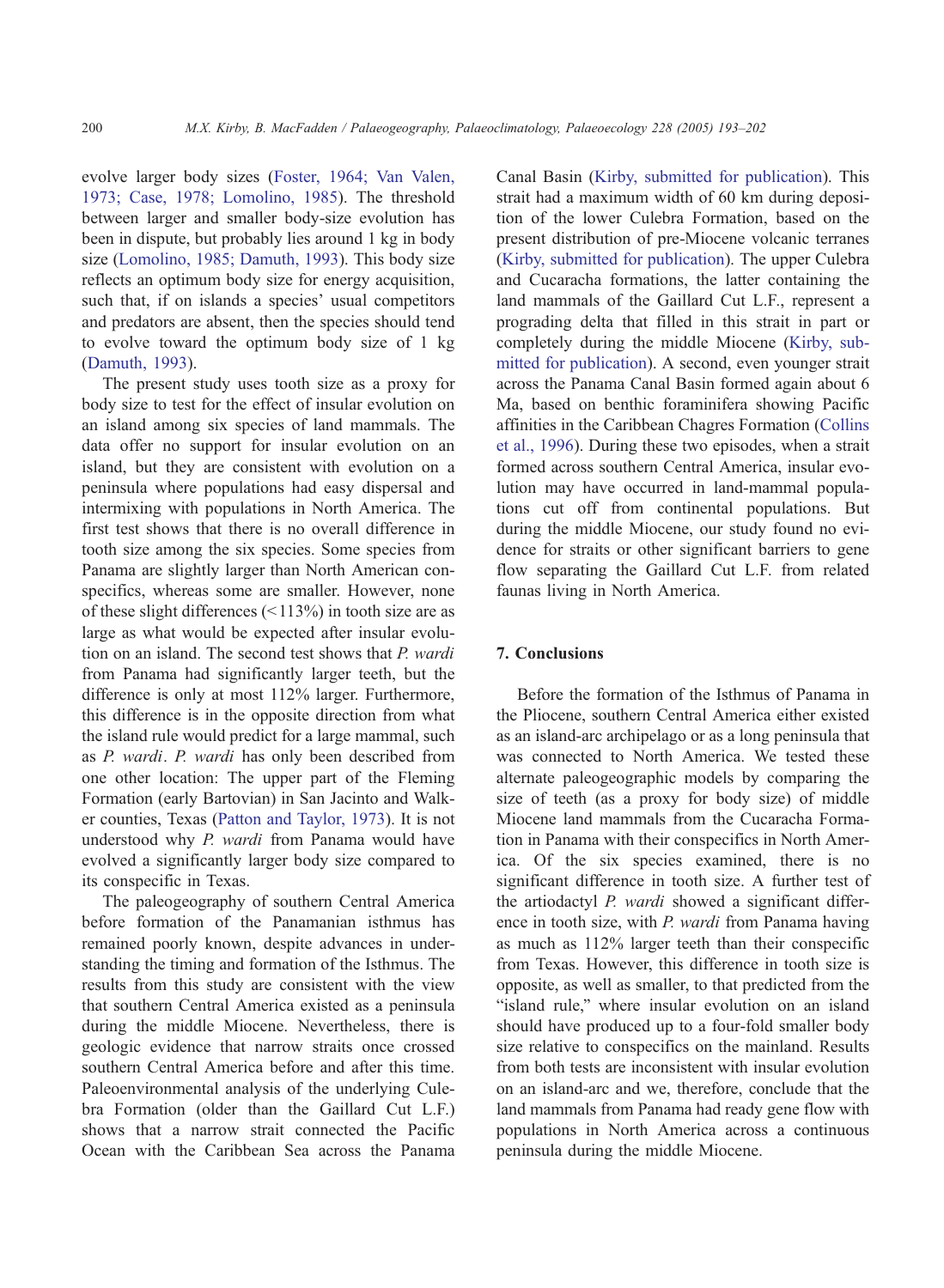## <span id="page-8-0"></span>Acknowledgements

We are grateful to A. Coates and J. Jackson for supporting this research. We thank the Autoridad del Canal de Panama (ACP) for granting access to localities, F.C. de Sierra and J. Villa of the General de Recursos Minerales, Republic of Panama, for granting the necessary permits, and P. Franceshi of the ACP for providing logistical support in the field. We thank R.J. Emry and D. Bohaska of the United States National Museum for access to the Gaillard Cut L.F. Funded by a Smithsonian Institution postdoctoral fellowship to MXK and the Smithsonian Walcott Fund. This is University of Florida Contribution to Paleobiology 574.

#### References

- Anderson, R.P., Handley, C.O., 2002. Dwarfism in insular sloths: biogeography, selection, and evolutionary rate. Evolution 56,  $1045 - 1058.$
- Brown, P., Sutikna, T., Morwood, M.J., Soejono, R.P., Wayhu Saptomo, E., Due, Rokus Awe, 2004. A new small-bodied hominin from the late Pleistocene of Flores, Indonesia. Nature 431, 1055 – 1061.
- Case, T.J., 1978. A general explanation for insular body size trends in terrestrial vertebrates. Ecology 59,  $1 - 18$ .
- Coates, A.G., Obando, J.A., 1996. The geologic evolution of the central American Isthmus. In: Jackson, J.B.C., Budd, A.F., Coates, A.G. (Eds.), Evolution and Environment in Tropical America. Univ. Chicago Press, Chicago, pp. 21-56.
- Coates, A.G., Jackson, J.B.C., Collins, L.S., Cronin, T.M., Dowsett, H.J., Bybell, L.M., Jung, P., Obando, J.A., 1992. Closure of the Isthmus of Panama: the near-shore marine record of Costa Rica and western Panama. Geol. Soc. Amer. Bull. 104, 814 – 828.
- Coates, A.G., Aubry, M.P., Berggren, W.A., Collins, L.S., 2003. Early Neogene history of the Central American arc from Bocas del Toro, western Panama. Geol. Soc. Amer. Bull. 115,  $271 - 287.$
- Coates, A.G., Collins, L.S., Aubry, M.P., Berggren, W.A., 2004. The geology of the Darien, Panama, and the late Miocene– Pliocene collision of the Panama arc with northwestern south America. Geol. Soc. Amer. Bull. 116, 1327 – 1344.
- Collins, L.S., Coates, A.G. (Eds.), 1999. A paleobiotic survey of Caribbean faunas from the Neogene of the Isthmus of Panama, Bull. Am. Paleontol., vol. 357.
- Collins, L.S., Coates, A.G., Berggren, W.A., Aubry, M.P., Zhang, J., 1996. The late Miocene Panama isthmian strait. Geology 24, 687 – 690.
- Damuth, J., 1993. Cope's rule, the island rule and the scaling of mammalian population density. Nature 365, 748 – 750.
- Damuth, J., MacFadden, B.J. (Eds.), 1991. Body Size in Mammalian Paleobiology: Estimation and Biological Implications. Cambridge Univ. Press, New York.
- Duque-Caro, H., 1990. Neogene stratigraphy, paleoceanography and paleobiogeography in northwest south America and the evolution of the Panama seaway. Palaeogeogr. Palaeoclimatol. Palaeoecol. 77, 203 – 234.
- Eisenberg, J.F., 1981. The Mammalian Radiations: An Analysis of Trends in Evolution, Adaptations, and Behavior. Univ. Chicago Press, Chicago.
- Emiliani, C., Gartner, S., Lidz, B., 1972. Neogene sedimentation on the Blake Plateau and the emergence of the Central American isthmus. Palaeogeogr. Palaeoclimatol. Palaeoecol.  $11, 1-10$ .
- Ferrusquía-Villafranca, I., 1978. Distribution of Cenozoic vertebrate faunas in middle America and problems of migration between North and South America. Inst. Geol., Univ. Nac. Autonoma México 101, 193-329.
- Foster, J.B., 1964. Evolution of mammals on islands. Nature 202,  $234 - 235$ .
- Freudenthal, M., 1972. Deinogalerix koenigswaldi nov. gen., nov. spec., a giant insectivore from the Neogene of Italy. Scr. Geol.  $14, 1 - 19.$
- Gould, G.C., MacFadden, B.J., 2004. Gigantism, dwarfism, and Cope's rule: nothing in evolution makes sense without a phylogeny. Bull. Am. Mus. Nat. Hist. 285, 219 – 237.
- Hooijer, D., 1962. Stegodon trigonocephalus florensis [sic] Hooijer and Stegodon timorensis [sic] Sartono from the Pleistocene of Flores and Timor. Proc. Koninkl. Nederl. Akademi van wetensch., Amsterdam, ser. B 75, 12-33.
- Jackson, J.B.C., Jung, P., Coates, A.G., Collins, L.S., 1993. Diversity and extinction of tropical American mollusks and emergence of the Isthmus of Panama. Science 260, 1624 – 1626.
- Jackson, J.B.C., Jung, P., Fortunato, H., 1996. Paciphilia revisited: transisthmian evolution of the Strombina group (Gastropoda: Columbellidae). In: Jackson, J.B.C., et al., (Eds.), Evolution and Environment in Tropical America. Univ. Chicago Press, Chicago, pp. 234 – 270.
- Johnson, D.L., 1978. The origin of island mammoths and the Quaternary land bridge history of the northern Channel Islands, California. Quat. Res. 10, 204 – 225.
- Kay, R.F., Madden, R.H., Cifelli, R.L., Flynn, J.J. (Eds.), Vertebrate Paleontology in the Neotropics: The Miocene Fauna of La Venta, Colombia. Smithsonian Institution Press, Washington, DC.
- Keigwin, L.D., 1978. Pliocene closing of the Isthmus of Panama, based on biostratigraphic evidence from nearby Pacific Ocean and Caribbean cores. Geology 6, 630-634.
- Kirby, M.X., submitted for publication. Oligocene to Miocene paleoenvironments of the Panama Canal Basin: Paleogeographic implications to the Central American Peninsula. Geol. Soc. Amer. Bull.
- Lomolino, M.V., 1985. Body size of mammals on islands: the island rule reexamined. Am. Nat. 125, 310 – 316.
- MacFadden, B.J., 1986. Fossil horses from "Eohippus" (Hyracotherium) to Equus: scaling, Cope's law, and the evolution of body size. Paleobiology 12, 355 – 370.
- MacFadden, B.J., 1989. Dental character variation in paleopopulations and morphospecies of fossil horses and extant analogues.